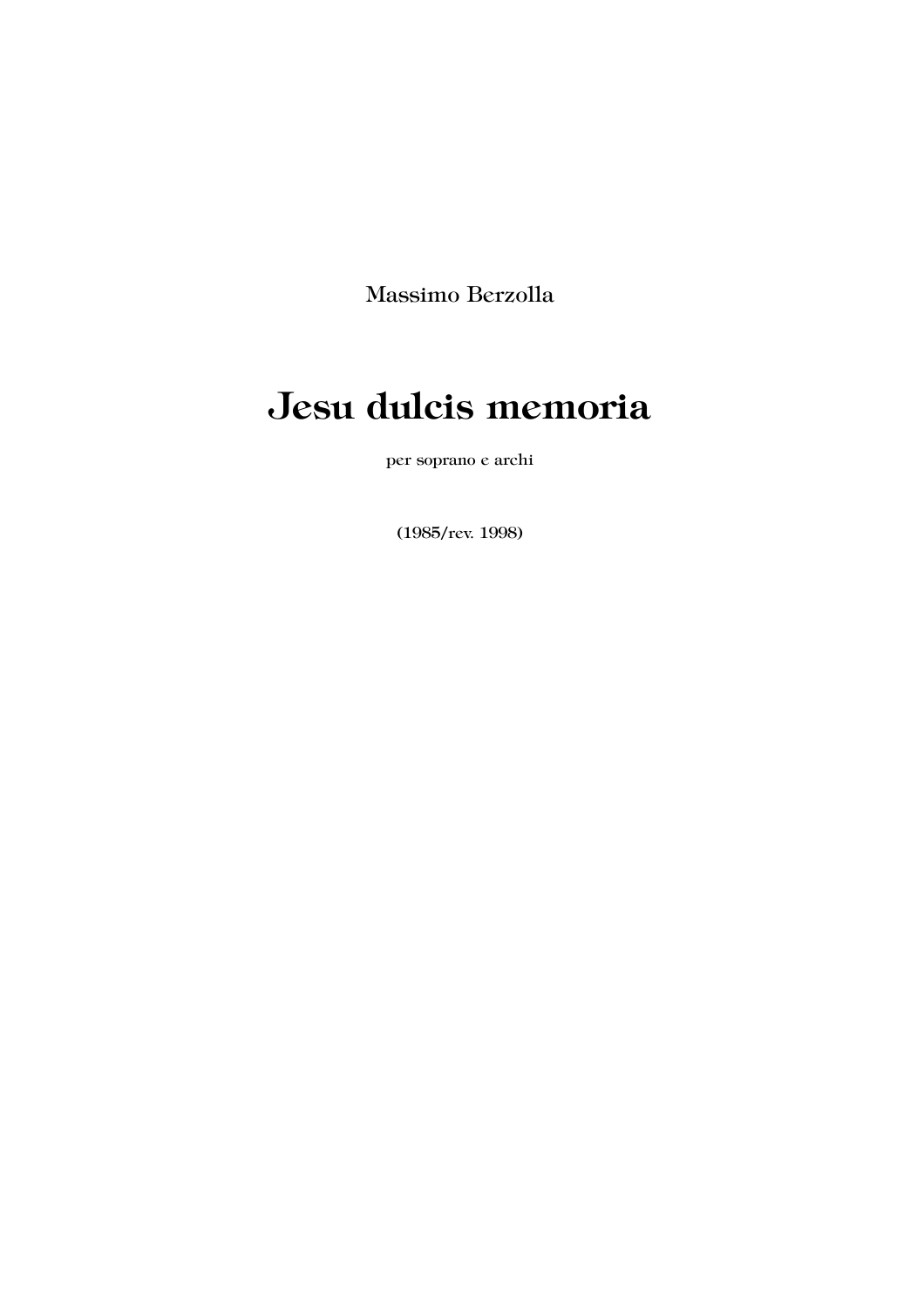## **SANCTISSIMI NOMINIS JESU**

#### In I VESPERIS

### Hymnus

1. Jesu dulcis memoria, Dans vera cordis gaudia: Sed super mel et omnia, Ejus dulcis præsentia.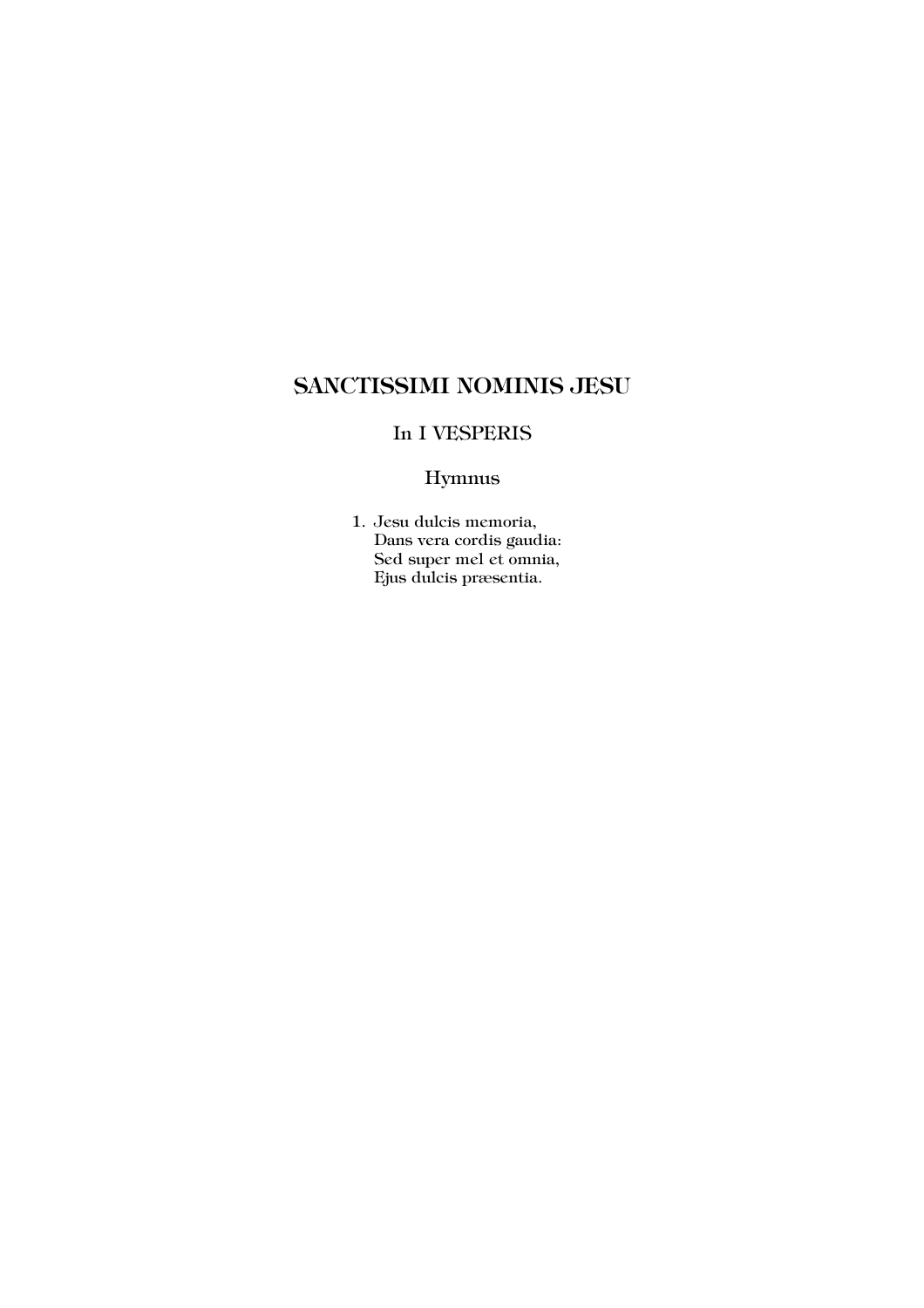## **Jesu dulcis memoria**

(1985/rev. 1998)

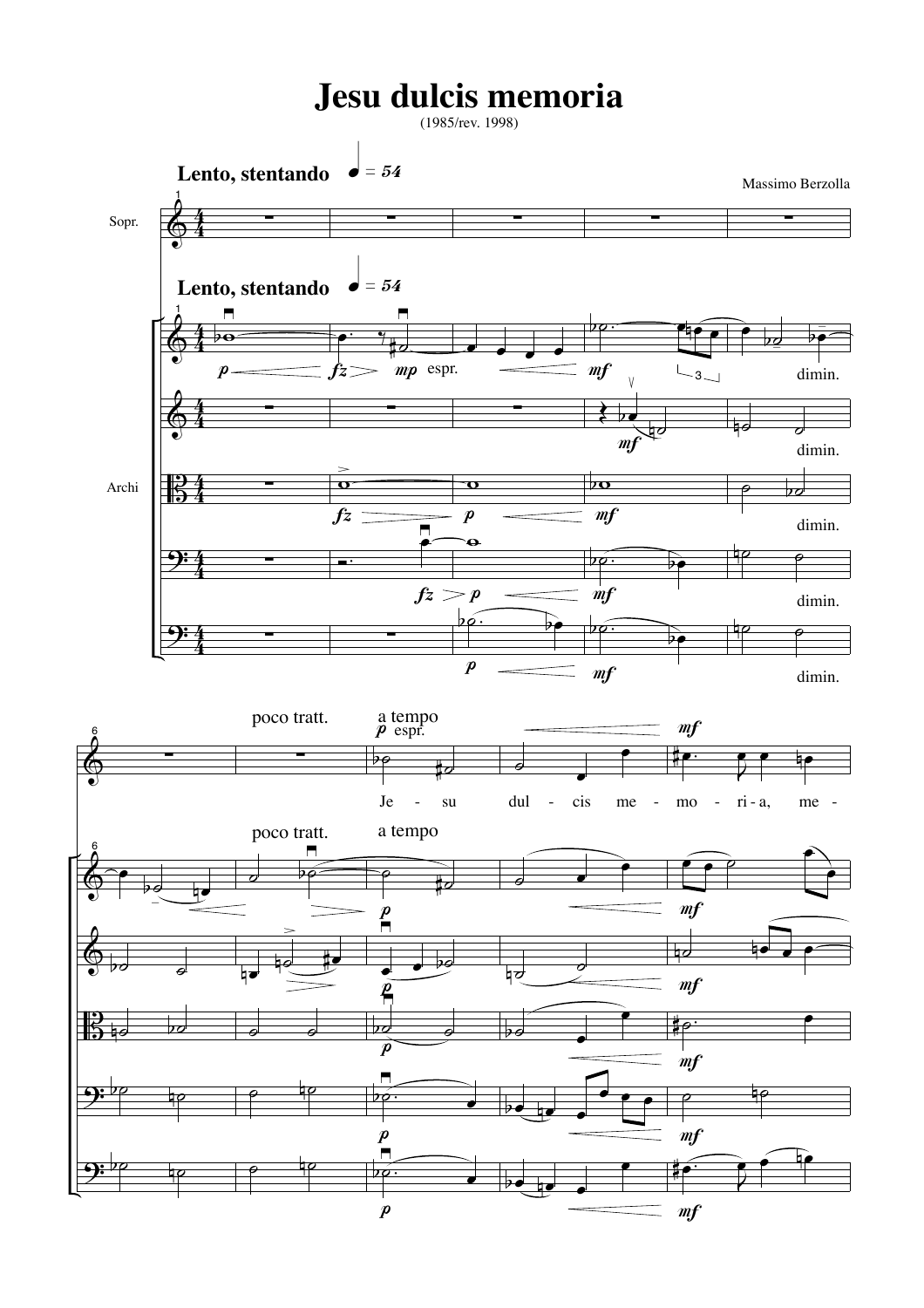

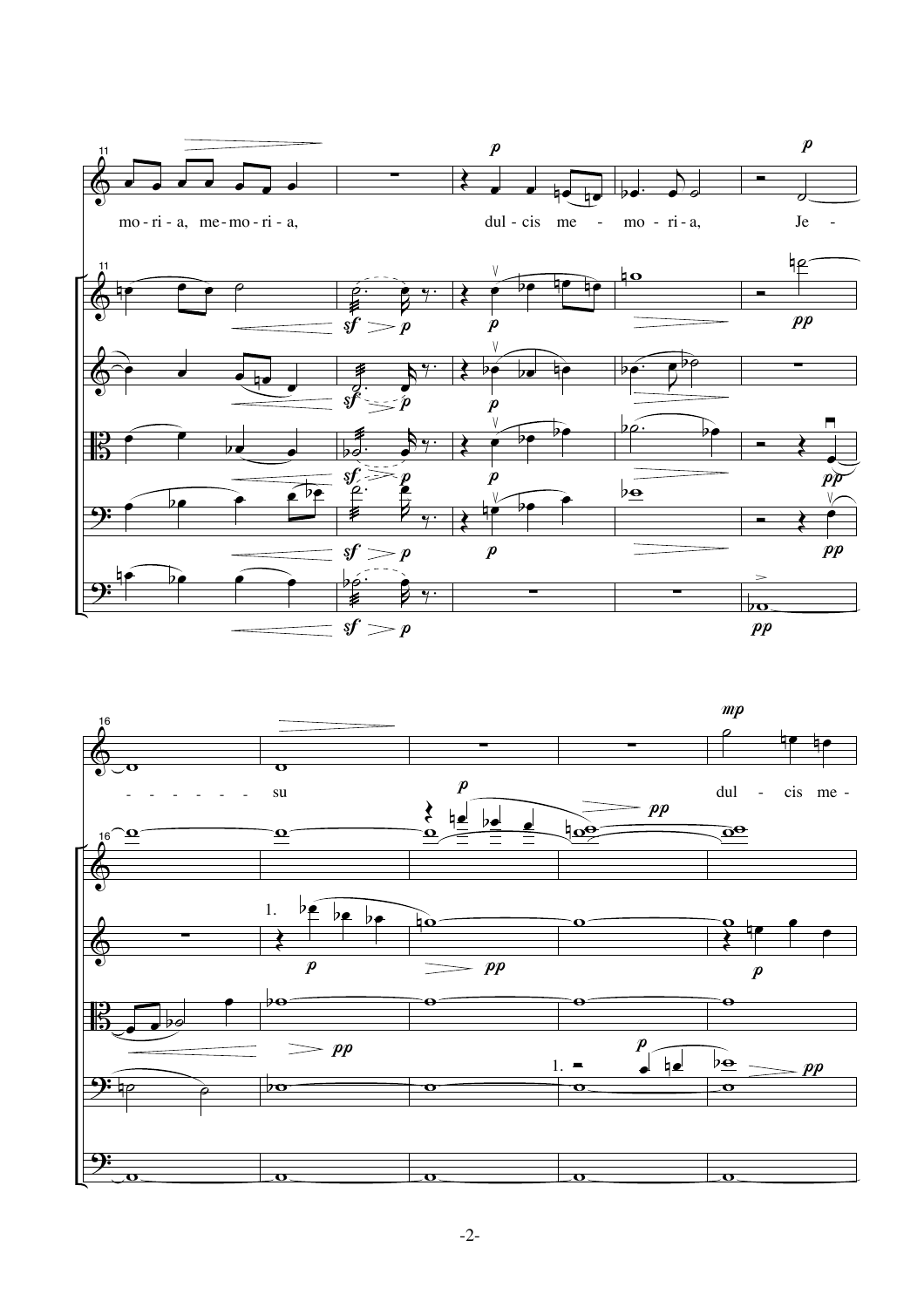

-3-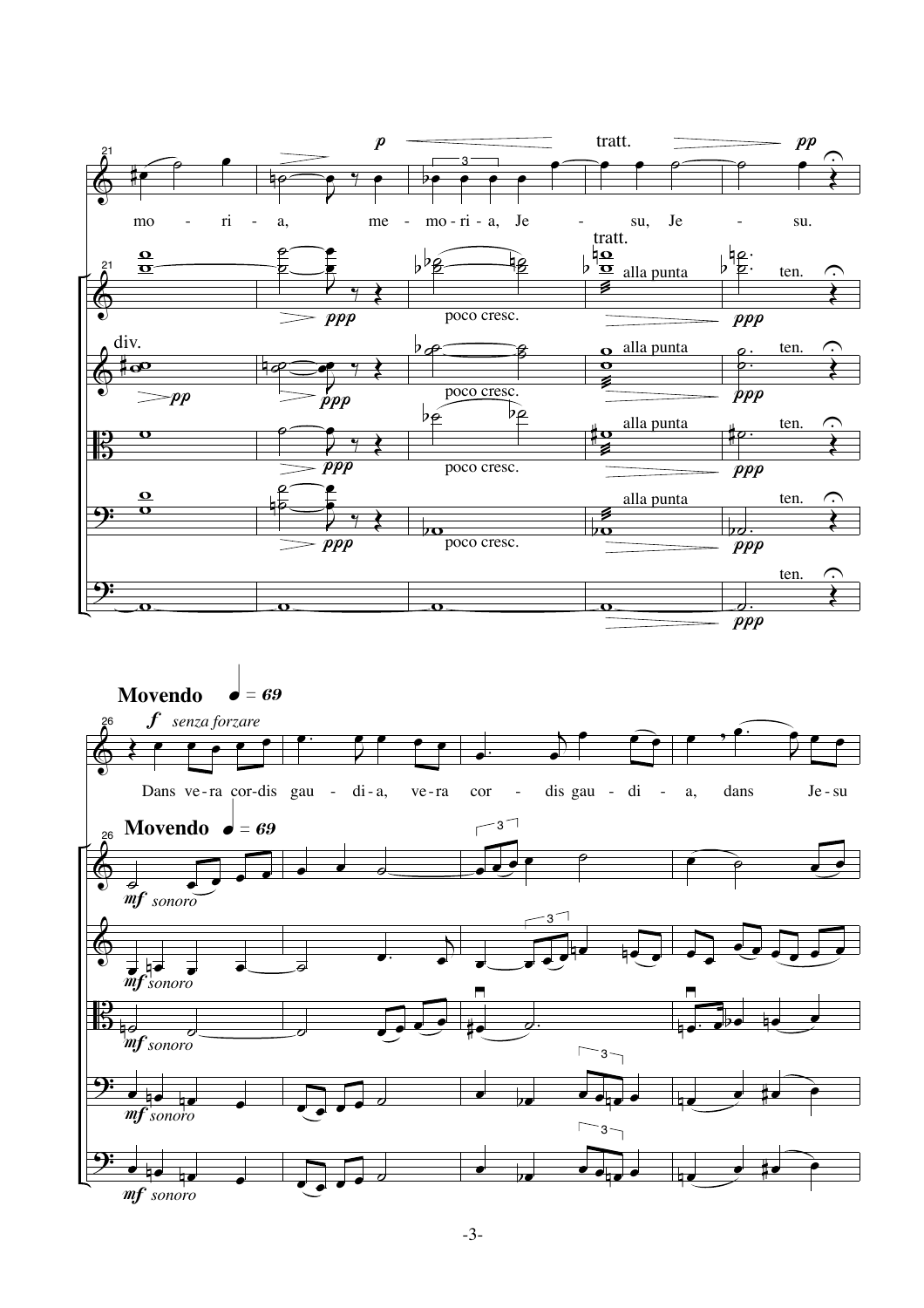